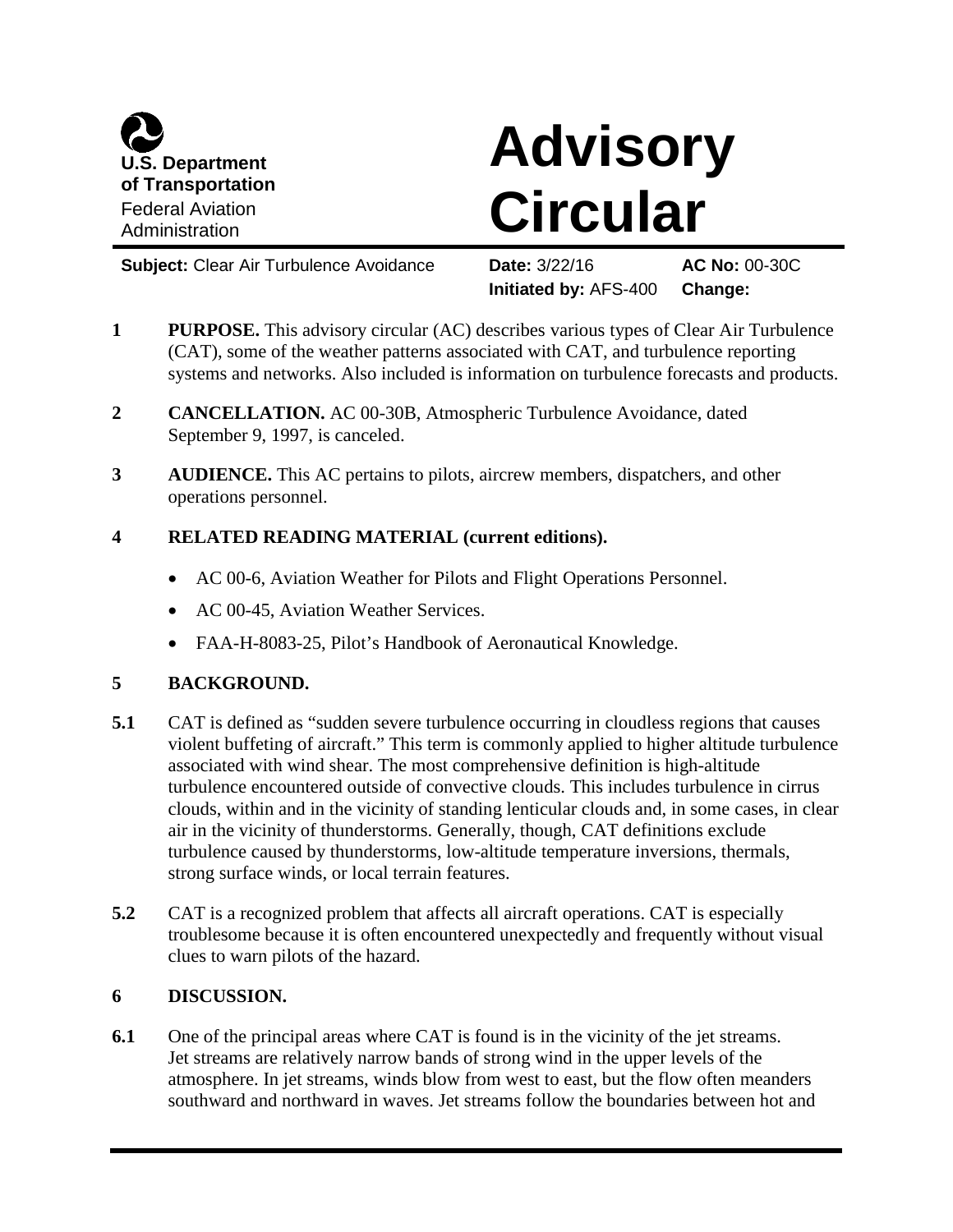cold air. Because these hot and cold air boundaries are most pronounced in winter, jet streams are the strongest for both the northern and southern hemisphere winters. There are, in fact, three jet streams: the polar-front jet stream, the subtropical jet stream, and the polar-night jet stream. (This AC does not address the polar-night jet stream, as it is a phenomenon in the stratosphere.)

## **Figure 1. Illustration of Polar and Subtropical Jet Streams and Their Relative Location Around the Globe**



**6.2** The 50°–60° N/S latitude region is where the polar jet is located, and the subtropical jet is located around 30° N latitude. Jet streams vary in height from flight level (FL) 200 to FL 450 and can reach speeds of more than 240 knots (kts).

## **Figure 2. Location of Polar and Subtropical Jet Streams with Respect to General Global Circulation**

**Note:** This figure looks toward the east in the Northern Hemisphere. More information on upper air structure can be found in AC 00-6.



**6.3** Jet streams result from the complex interaction between many variables, such as the location of high and low pressure systems, warm and cold air, and seasonal changes. They meander around the globe, dipping and rising in altitude and latitude, splitting at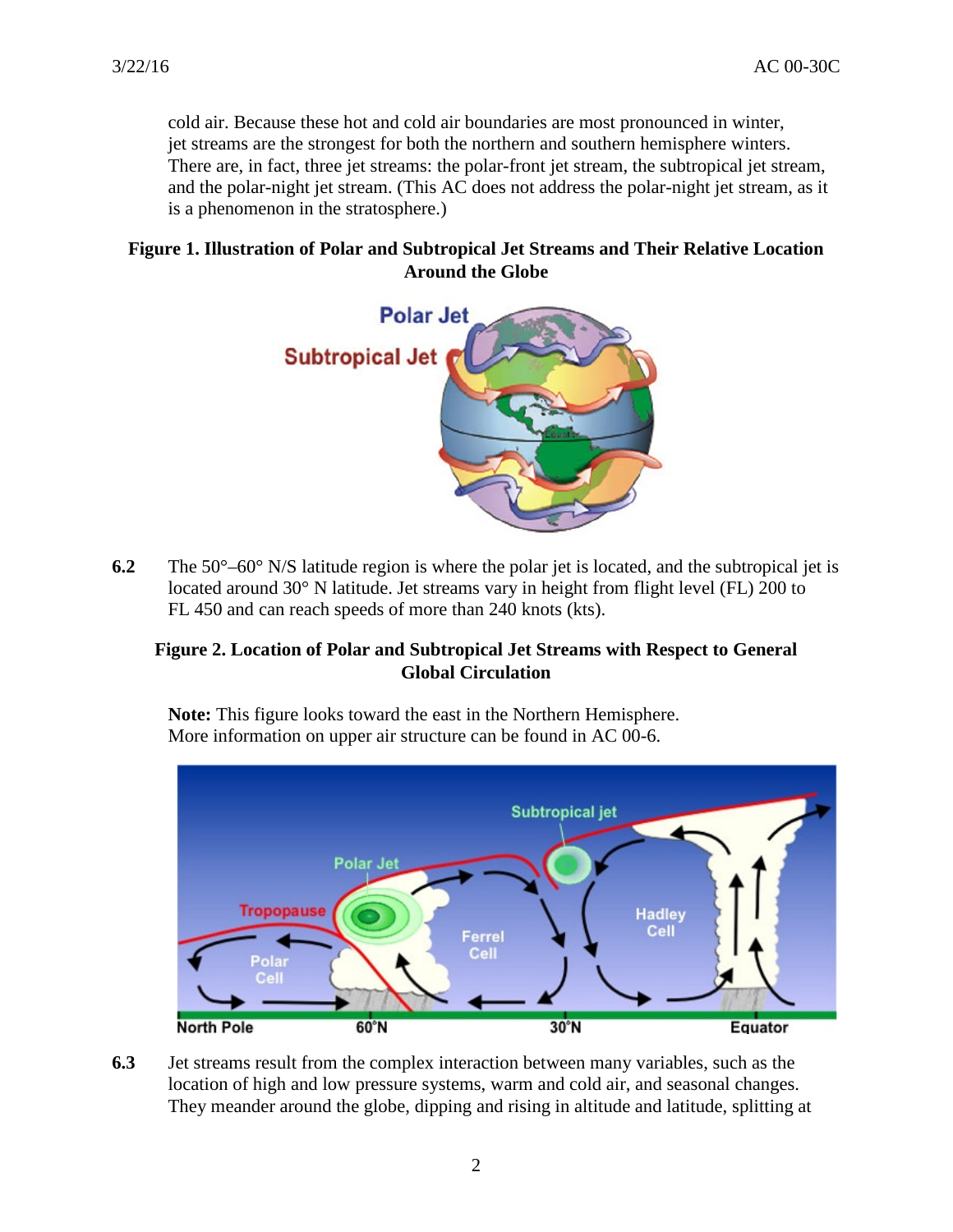times, forming eddies, and even disappearing altogether to appear somewhere else. Jet streams shift on a seasonal basis, moving into Canada by summer. As autumn approaches and the sun's elevation decreases, the jet stream moves south into the United States, helping to bring cooler air to the country.

- **6.4** CAT associated with a jet stream is most commonly found in the vicinity of the tropopause (the boundary region between the troposphere and the stratosphere) and upper-air fronts. CAT is most frequently found on the poleward side of the jet stream (over the United States, this is to the left side when facing downwind). CAT is also common in the vicinity of a jet stream maxima, a region of stronger winds within the jet stream that translates along the jet stream core.
- **6.5** There are several patterns of upper-level winds that are associated with CAT. One of these is a deep, upper trough. The word "trough" refers to winds that dip southward, then rise northward, forming a trough-like pattern. A "ridge" is the opposite, where the winds move northward, then dip southward, forming a ridge-like pattern. CAT is found most frequently at, and just upwind of, the base of the trough, especially just downwind of an area of strong temperature advection. Another area of the trough in which to suspect CAT is along the centerline of a trough area, where there is a strong horizontal wind shear between the jet core and winds to the poleward side of the jet core. CAT is also found in the west side of a trough in the vicinity of a wind maxima as the maxima passes along the trough.
- **6.6** One noteworthy generator of CAT is the confluence of two jet streams. On occasion, the polar-front jet stream will dip south and pass under the subtropical jet stream. The wind shear effect between the two jet streams in the region of confluence and immediately downstream is often highly turbulent.
- **6.7** CAT intensity can vary significantly along any flightpath. Common dimensions of a turbulent area associated with a jet stream are on the order of 100 to 300 miles long, elongated in the direction of the wind, 50 to 100 miles wide, and 5,000 feet deep. These areas may persist from 30 minutes to 1 day.
- **6.7.1** The threshold wind speed in the jet stream for CAT is generally considered to be 110 kts. The probability of encountering CAT increases proportionally with the rapidity of the decrease in wind speed away from the jet core. This is known as wind shear. It is not the wind speed itself that causes CAT; it is the wind shear, or difference in wind speed from one level or point to another, that is turbulent to an aircraft as the atmosphere bounces in waves or actually overturns (see Figure 3, Wind Shear Example). Wind shear occurs in all directions, but for convenience, it is measured along vertical and horizontal axes, thus becoming horizontal and vertical wind shear. Moderate CAT is considered likely when the vertical wind shear is 5 kts per 1,000 feet or greater, and/or the horizontal wind shear is 40 kts per 150 miles or greater.
- **6.7.2** Jet streams stronger than 110 kts (at the core) have potential for generating significant turbulence near the sloping tropopause above the core, in the jet stream front below the core, and on the low-pressure side of the core.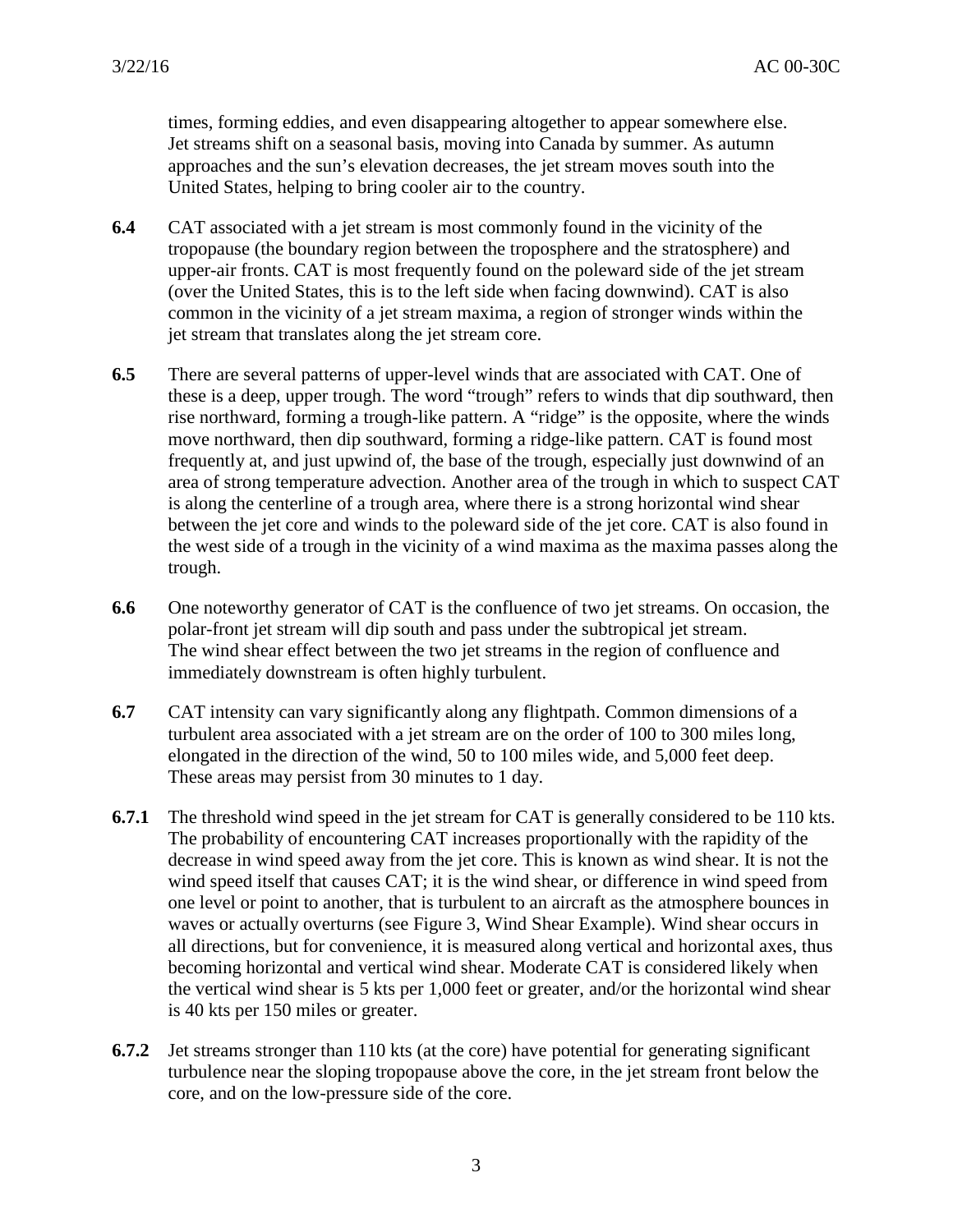- **6.7.3** Wind shear and its accompanying CAT in jet streams are more intense above, and to the lee of, mountain wave ranges. CAT should be anticipated whenever the flightpath traverses a strong jet stream in the vicinity of mountainous terrain.
- **6.7.4** Both vertical and horizontal wind shear are, of course, greatly intensified in mountain wave conditions. Therefore, when the flightpath traverses a mountain wave type of flow, it is desirable to fly at turbulence-penetration speed and avoid flight over areas where the terrain drops abruptly, even though there may be no lenticular clouds to identify the condition.
- **6.7.5** Turbulence is also related to vertical shear. If vertical shear is greater than 5 kts per 1,000 feet, turbulence is likely.
- **6.7.6** Curving jet streams are more apt to have turbulent edges than straight ones, especially jet streams that curve around a deep pressure trough.
- **6.7.7** Wind-shift areas associated with pressure troughs and ridges are frequently turbulent. The magnitude of the wind shear is the important factor.



#### **Figure 3. Wind Shear Example**

#### **7 MODERN TURBULENCE REPORTS AND FORECASTS.**

- **7.1 Advancements.** Since the 1990s, several innovations have improved the quality and availability of turbulence reports and forecasts. Automated turbulence reporting systems are common on many commercial aircraft using the Aircraft Meteorological Data Relay (AMDAR) system. Airline pilot reports are now being relayed to others by the airline's aircraft dispatchers and by meteorologists working at the Federal Aviation Administration's (FAA) air route traffic control centers (ARTCC). Automated, high-resolution turbulence forecasts are now produced for the contiguous United States and the world.
- **7.1.1** AMDAR. Modern commercial aircraft are equipped with meteorological sensors and associated sophisticated data acquisition and processing systems. These systems continuously record meteorological information on the aircraft and send these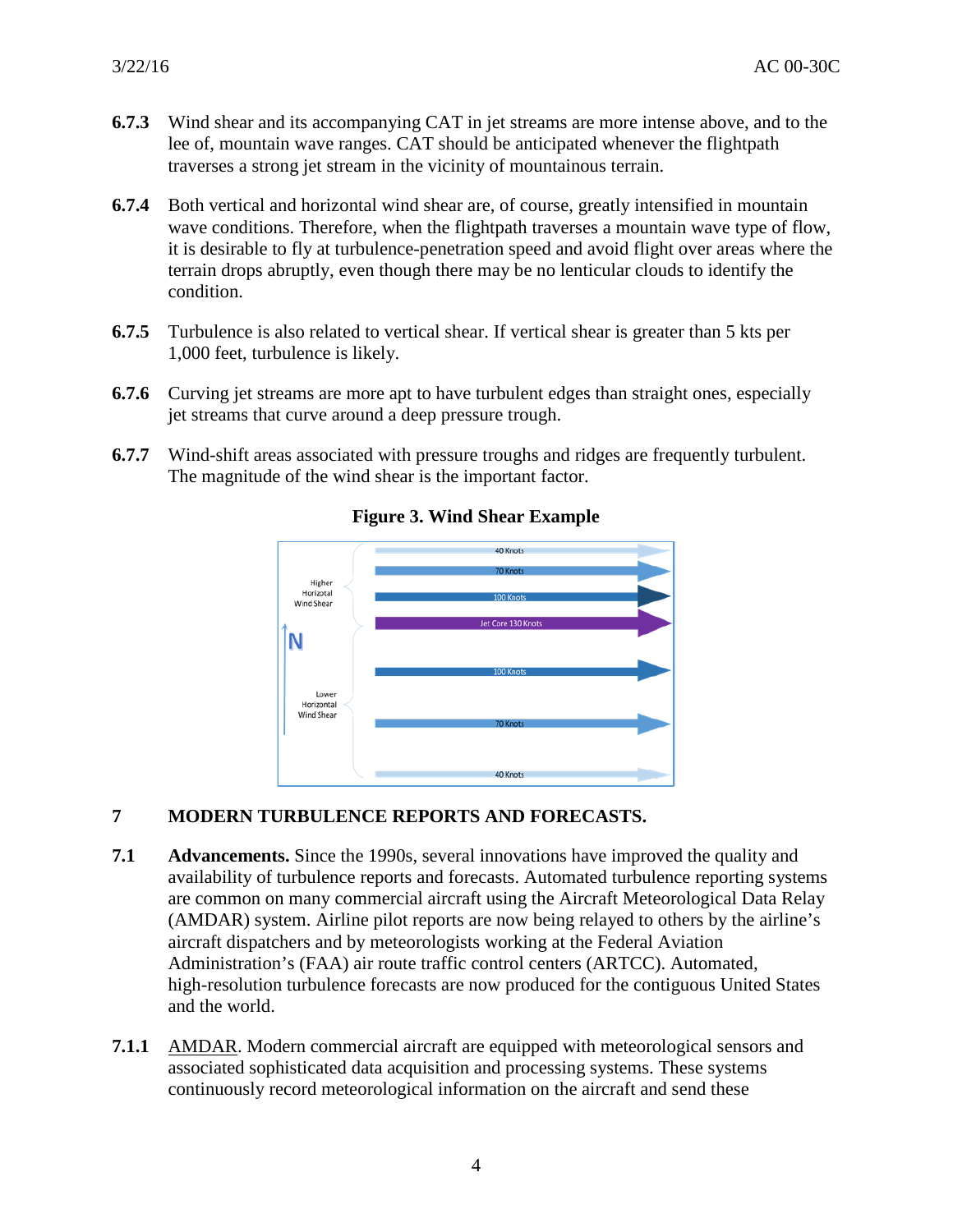observations at selected intervals to ground stations via satellite or radio links where they are processed and disseminated.<sup>[1](#page-4-0)</sup> Participating airlines add turbulence information with these reports. These automated turbulence reports are used by meteorologists and automated turbulence forecast systems. In the United States, the program to capture, process, and distribute this automated meteorological reporting is referred to as the Meteorological Data Collection and Reporting System (MDCRS). The specific content does not reach the general public, but is reflected in higher quality turbulence forecasts.

**7.1.2** Eddy Dissipation Rate (EDR). AMDAR reports turbulence in terms of EDR. EDR is the International Civil Aviation Organization (ICAO) standard dimension for automated turbulence reporting. EDR is a state-of-the-atmosphere measure rather than a state-of-the-aircraft measure, and so it is independent of aircraft type.

#### **Figure 4. A Plot of AMDAR Reports Received During a 24-Hour Period in 2014**



**Note:** This information is restricted.

**7.1.3** Relay. Until recently, pilot report dissemination was performed only through FAA facilities, such as Flight Service Stations (FSS) and air traffic control (ATC) facilities. In the early 2000s, airline dispatchers and Center Weather Service Unit (CWSU) meteorologists obtained the ability to relay pilot reports directly to the National Oceanic and Atmospheric Administration's (NOAA) Aviation Weather Center (AWC). The AWC processes these reports and sends them to users, meteorologists, and automated forecast systems. Users can see all pilot reports, including those transmitted by airline dispatchers, on the AWC Web site. Those provided by dispatchers and CWSUs are designated in the

<span id="page-4-0"></span><sup>&</sup>lt;sup>1</sup> In 2014, it was estimated that the National Oceanic and Atmospheric Administration (NOAA) was receiving about 140,000 wind and temperature observations per day, 100,000 of which are over the continental United States. These data come from more than 4,000 aircraft. (From http://amdar.noaa.gov/FAQ.html.)  $\overline{a}$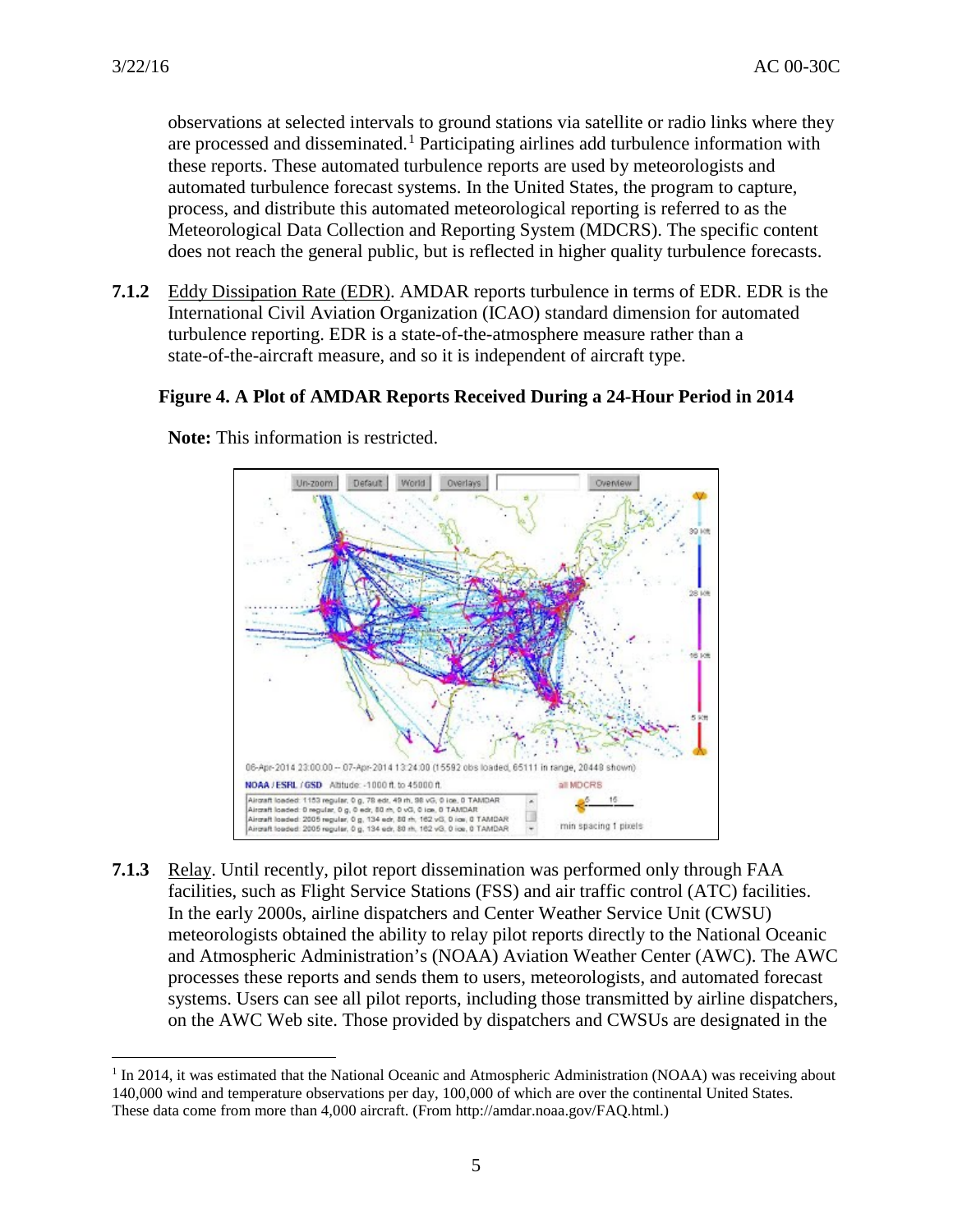"remarks" column as "AWC-WEB" plus the airline identifier or CWSU three-letter identifier. Airlines, which sponsor the collection of information from AMDAR, are helping to improve the accuracy of turbulence forecasts and advisories for everyone. Pilots also improve the quality of turbulence forecasts through pilot reports. Dispatchers help by disseminating pilot reports from their crews through the AWC.

- **7.1.4** Algorithms. There is no lack of algorithms (i.e., mathematical techniques) to predict turbulence magnitude using atmospheric model output. The turbulence product known as Graphical Turbulence Guidance (GTG) was developed by the National Center for Atmospheric Research (NCAR) and is operationally produced by the AWC. GTG computes the results from more than 10 turbulence algorithms using output from NOAA's High-Resolution Rapid Refresh model. It then compares the results of each algorithm with turbulence observations from both pilot reports and AMDAR data to determine how well each algorithm matches reported turbulence conditions from these sources. GTG then weighs the results of this comparison to produce a single turbulence forecast. Note that the success of GTG is proportional to the number of quality pilot reports and AMDAR reports available to verify the algorithms. This means the accuracy of GTG improves during daylight hours and where there is more traffic making pilot reports and sending AMDAR data. GTG produces its forecasts every hour. GTG has separate forecasts for each hour through the first 3 hours, followed by forecasts at 3-hour intervals through 12 hours. GTG forecasts are available for every 1,000 feet of altitude from 10,000 mean sea level (MSL) through FL 450, inclusive.
- **7.1.5** Gridded Forecasts. Gridded, high-resolution turbulence forecasts are now available for the globe through the World Area Forecast System (WAFS). These gridded forecasts are sanctioned by ICAO and the FAA for use in flight planning. They are available for various levels from forecast hours 6 to 36, in 3-hour time steps. Although intended for integration with dispatcher and pilot flight planning systems, this gridded information can also be viewed on the AWC Web site (under "WAFS Forecasts") at http://www.aviationweather.gov/wafs.

#### **8 IN-FLIGHT AVIATION WEATHER ADVISORIES.**

- **8.1** In-flight weather advisories (e.g., significant meteorological information (SIGMET) and Airmen's Meteorological Information (AIRMET)) are used to disseminate important information on atmospheric turbulence, both convective and CAT. In-flight aviation weather advisories in the contiguous United States are issued by the AWC, as well as 20 CWSUs. The AWC also issues advisories for portions of the Gulf of Mexico, Atlantic and Pacific Oceans, which are under the control of ARTCCs with oceanic flight information regions (FIR). The Weather Forecast Office (WFO) in Honolulu issues advisories for the Hawaiian Islands and a large portion of the Pacific Ocean. In Alaska, the Alaska Aviation Weather Unit (AAWU) issues in-flight aviation weather advisories along with the Anchorage CWSU.
- **8.2** More information on in-flight aviation advisories can be found in AC 00-45.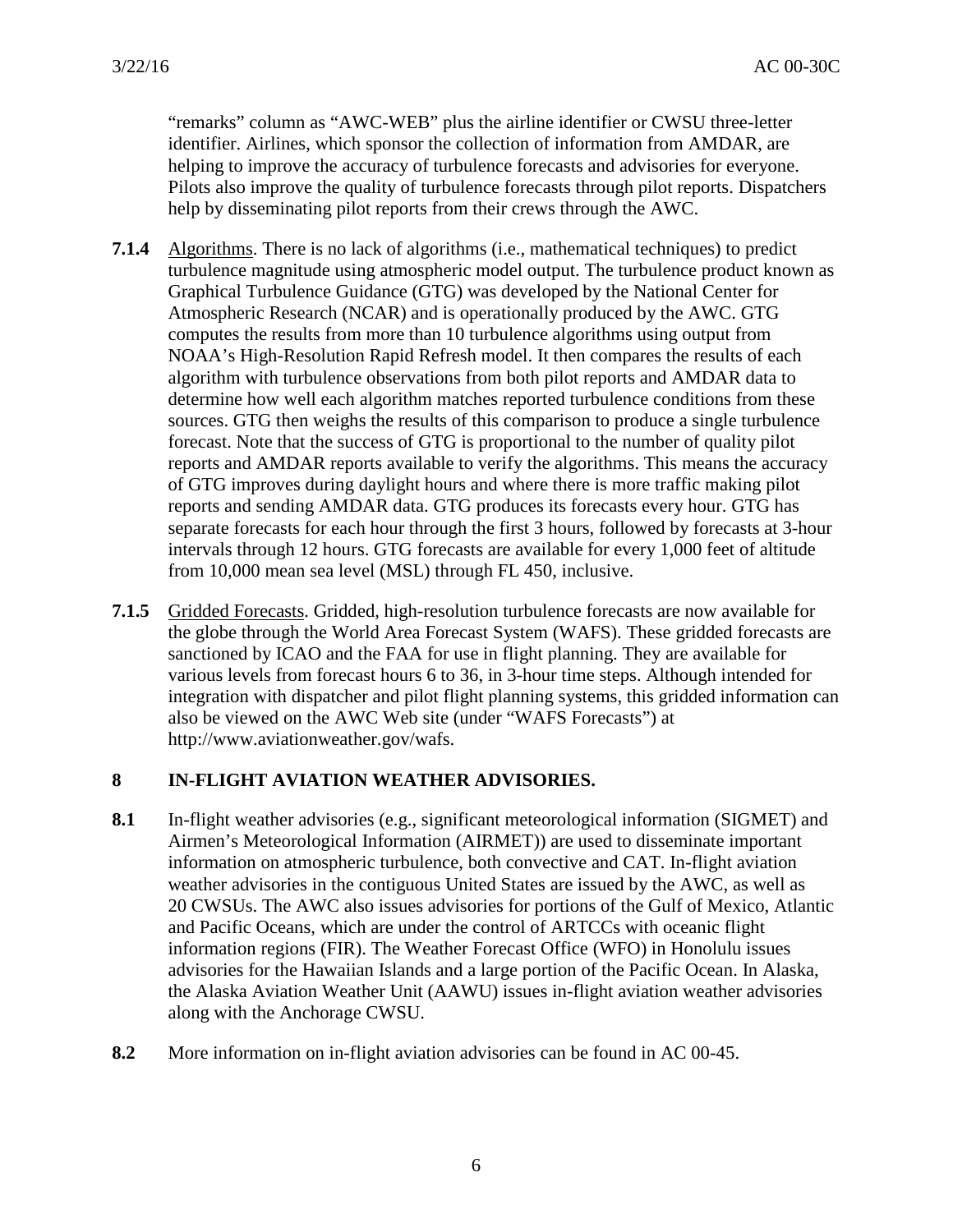$\overline{a}$ 

**8.3** In-flight aviation weather advisories are available to pilots through flight service, ATC, and over the hazardous in-flight weather advisory service (HIWAS).

#### **9 RECOMMENDATIONS.**

- **9.1** The aircraft operator's philosophy toward the CAT problem is a crucial element in an effective turbulence avoidance system. Operators should establish the avoidance of atmospheric hazards as a high organizational priority. Operators should be willing to expend resources on the safest operational practices and resist the expedient. The philosophy of avoidance is an integral part of flight planning.
- **9.2** The first step in avoidance of atmospheric hazards, especially turbulence, is to establish access to available weather information for planning flight operations. Direct access to a meteorological support service (in-house or outside-source) by the operator's planning and dispatch function is a major factor in a successful turbulence avoidance system. Use of graphical forecasts portraying pilot reports and areas of probable turbulence is essential. The ability to integrate high-resolution, gridded, and frequently updated turbulence analyses and forecasts information into flight management and planning systems to augment SIGMET and AIRMET advisories for turbulence is beneficial. In this way, the latest up-to-date forecasts of CAT are available for flight planning and monitoring.
- **9.3** All pilots and other personnel concerned with flight planning should carefully consider the hazards associated with flight through areas where pilot reports or aviation weather forecasts indicate the presence of CAT, including mountain wave turbulence. The hazards associated with turbulence include severe jolts that cause structural damage to aircraft, airspeed fluctuations and G-loading that lead to high-altitude upset or low-speed buffeting, and/or injury to passengers.
- **9.4** It is beneficial for the purpose of turbulence forecast accuracy for airlines to include turbulence observations through AMDAR.
- **9.5** Airline Safety Management Systems (SMS)<sup>[2](#page-6-0)</sup> should:
	- 1. Include a training program for pilot and dispatcher (or operational control) personnel, which contains background information on the causes of CAT and the potential effects and use of modern analysis and forecast products, such as GTG and WAFS gridded turbulence forecasts.
	- 2. Thoroughly train aircrews and dispatch personnel in the techniques of timely and accurate pilot reports. An efficient communications system should be established and supported to permit quick and easy interchange of flight critical information between the aircraft and the operational control function.

<span id="page-6-0"></span><sup>&</sup>lt;sup>2</sup> SMS is the formal, top-down business approach to managing safety risk, which includes a systemic approach to managing safety, including the necessary organizational structures, accountabilities, policies, and procedures. (Refer to the current edition of FAA Order VS 8000.367, Aviation Safety (AVS) Safety Management System Requirements.)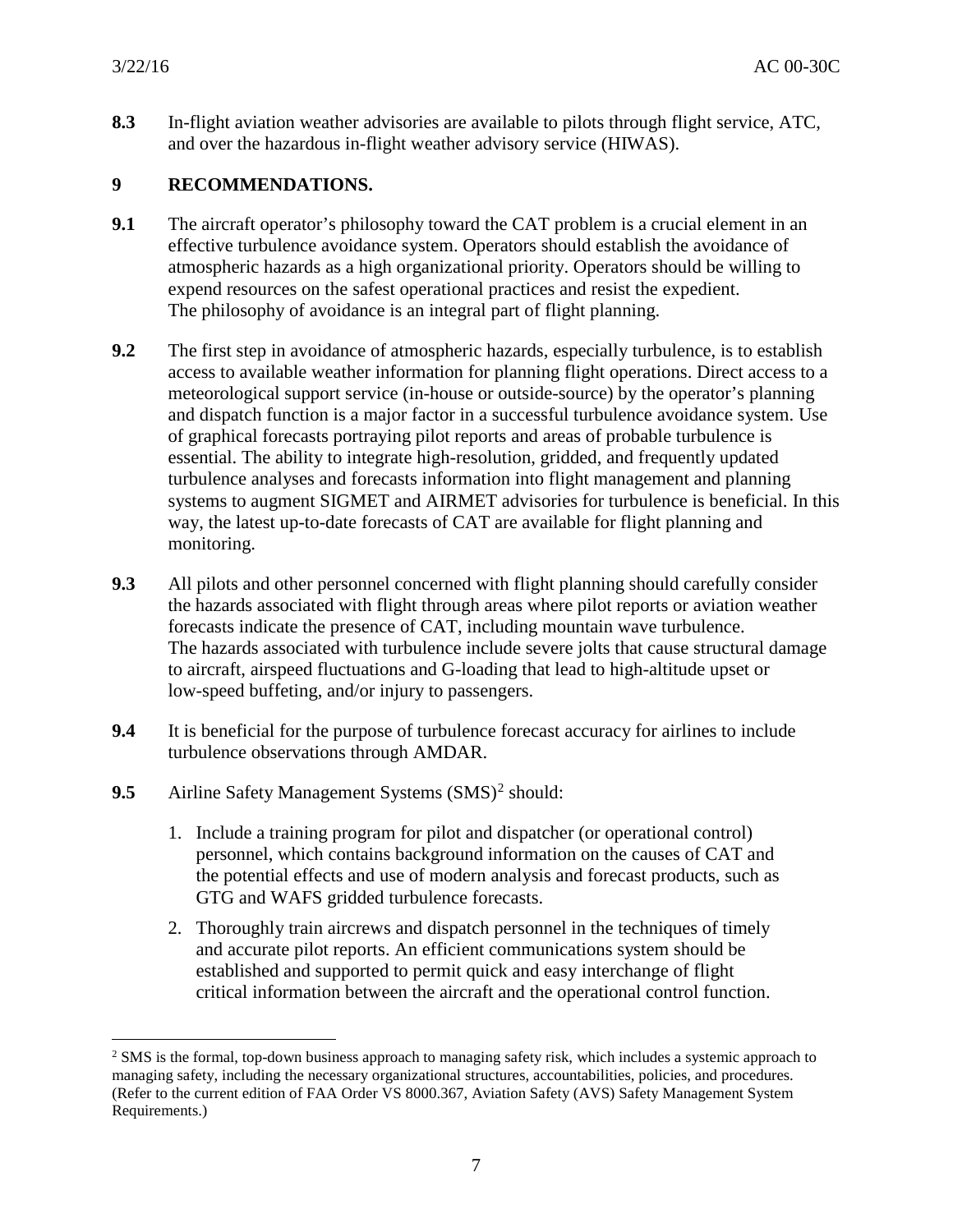Less-than-efficient communications will result in an ineffective program for the tracking and avoidance of CAT or any other atmospheric hazards.

- 3. Promulgate a corporate philosophy of avoidance as the first line of defense, which includes a process to reduce CAT encounters and mitigate the result of CAT encounters.
- 4. Ensure that archiving of turbulence information and products are stored in easily accessed databases for use by the display or operational control personnel and are available for periodic review by the generating office.
- 5. Ensure the short- and long-term success of a carrier's turbulence avoidance and tracking system, which requires a dedicated and continuing training program for aircrews, dispatchers, meteorologists, and other operational control personnel.
- **10 WHERE YOU CAN FIND THIS AC.** You can find this AC on the FAA's Web site at http://www.faa.gov/regulations\_policies/advisory\_circulars.
- **11 FEEDBACK.** If you have suggestions for improving this AC, you may use the Advisory Circular Feedback Form at the end of this AC.

 $Q_{\overline{\overline{S}}}\overline{\overline{S}}$ 

John Barbagallo Deputy Director, Flight Standards Service